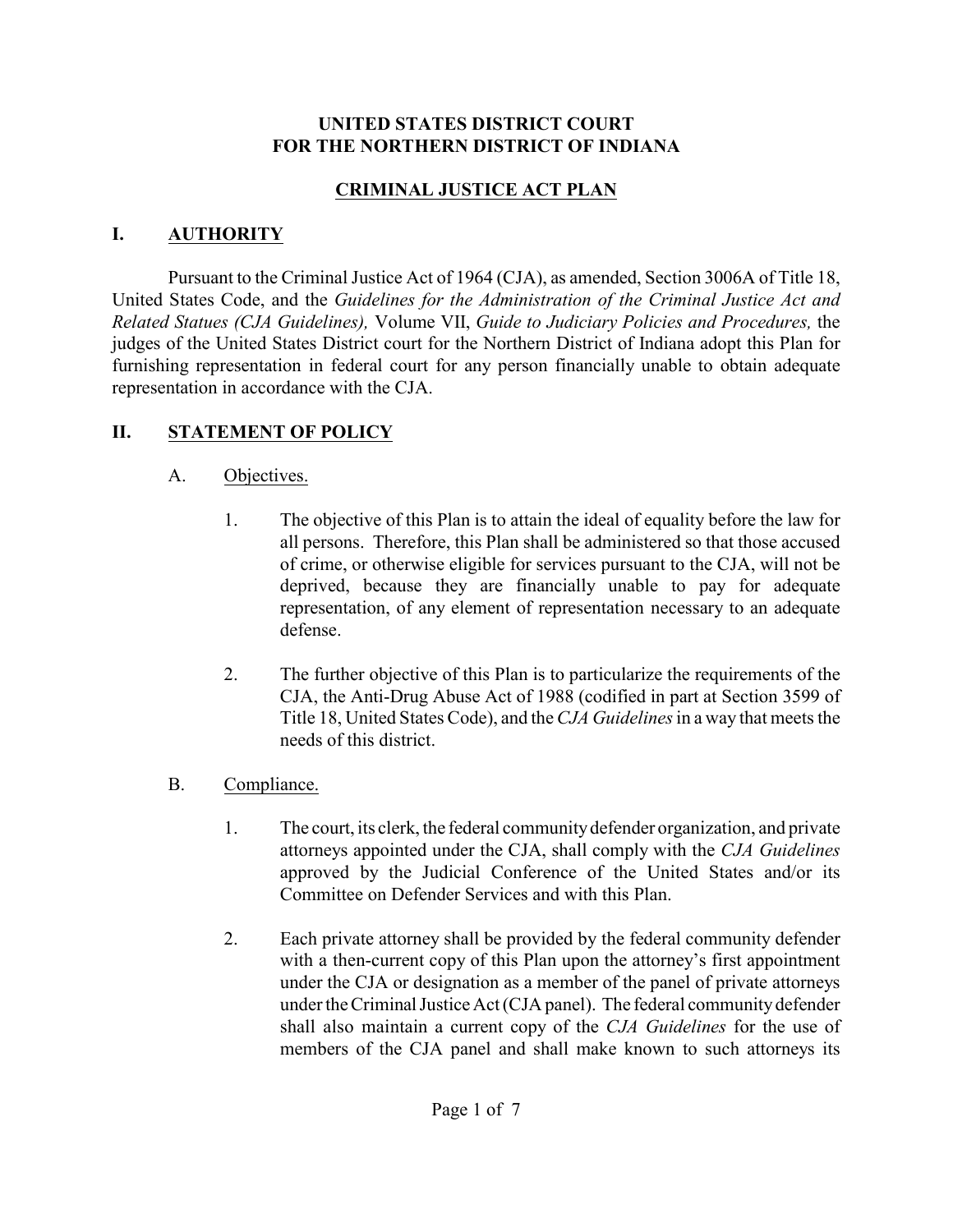availability. The clerk shall maintain a copy of the CJA plan and the *CJA Guidelines* online at the District Court's website at (http://www.innd.uscourts.gov).

### **III. DEFINITIONS**

- A. "Representation" includes counsel and investigative, expert and other services.
- B. "Appointed attorney" includes private attorneys and the executive director (federal defender) and staff attorneys of the federal defender organization recognized under paragraph V of this Plan.

## **IV. PROVISION OF REPRESENTATION**

- A. Circumstances.
	- 1. Mandatory. Representation shall be provided for any financially eligible person who:
		- a. is charged with a felony or with a Class A misdemeanor;
		- b. is a juvenile alleged to have committed an act of juvenile delinquency as defined in Section 5031 of Title 18, United States Code;
		- c. is charged with a violation of probation, or faces a change of a term or condition of probation (unless the modification sought is favorable to the probationer and the government has not objected to the proposed change);
		- d. is under arrest, when such representation is required by law;
		- e. is entitled to appointment of counsel in parole proceedings;
		- f. is charged with a violation of supervised release or faces modification, reduction, or enlargement of a condition, or extension or revocation of a term of supervised release;
		- g. is subject to a mental condition hearing under Chapter 313 of Title 18, United States Code;
		- h. is in custody as a material witness;
		- I. is seeking to set aside or vacate a death sentence under Sections 2254 or 2255 of Title 28, United States Code;
		- j. is entitled to appointment of counsel in verification of consent proceedings pursuant to a transfer of an offender to or from the United States for the execution of a penal sentence under Section 4109 of Title 18, United States Code;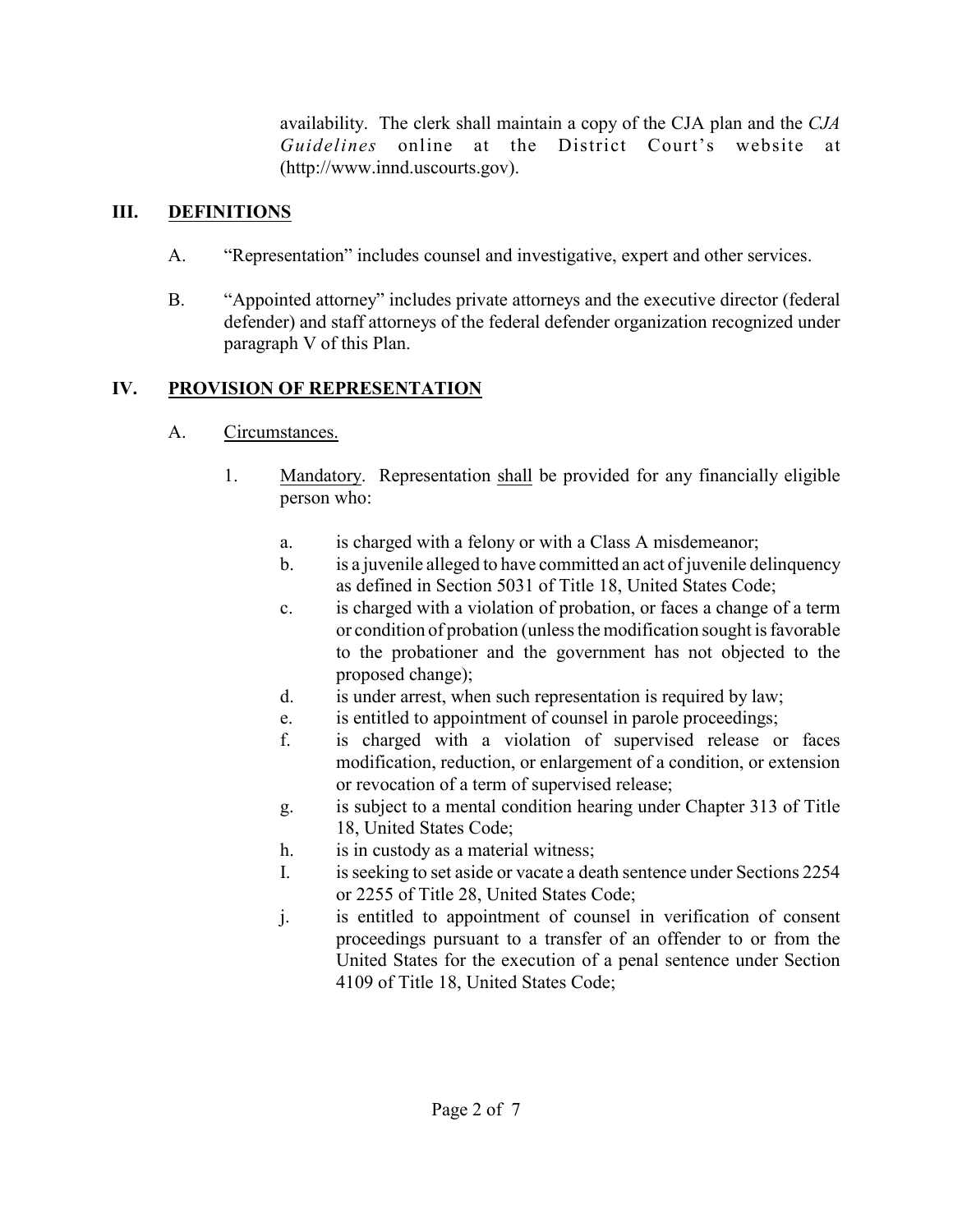- k. is entitled to appointment of counsel under the Sixth Amendment to the Constitution; or
- l. faces loss of liberty in a case and federal law requires the appointment of counsel.
- 2. Discretionary. Whenever a district court judge or magistrate judge determines that the interests of justice so require, representation may be provided for any financially eligible person who:
	- a. is charged with a petty offense (Class B or C misdemeanor, or an infraction) for which a sentence to confinement is authorized;
	- b. is seeking relief, other than to set aside or vacate a death sentence under Sections 2241, 2254, or 2255 of Title 28, United States Code;
	- c. is charged with civil or criminal contempt and faces loss of liberty;
	- d. has been called as a witness before a grand jury, a court, the Congress, or a federal agency or commission which has the power to compel testimony, and there is reason to believe, either prior to or during testimony, that the witness could be subject to a criminal prosecution, a civil or criminal contempt proceeding, or face loss of liberty;
	- e. is proposed by the United States Attorney for processing under a pretrial diversion program;
	- f. is held for international extradition under Chapter 209 of Title 18, United States Code.

Representation may also be furnished for financially eligible persons in ancillary matters appropriate to the proceedings pursuant to subsection (c) of the CJA.

## B. When Counsel Shall Be Provided.

Counsel shall be provided to eligible persons as soon as feasible after they are taken into custody, when theyappear before a district court judge or magistrate judge, when they are formally charged or notified of charges if formal charges are sealed, or when a district court judge or magistrate judge otherwise considers appointment of counsel appropriate under the CJA, whichever occurs earliest.

- C. Number and Qualifications of Counsel.
	- 1. Number. More than one attorney may be appointed in any case determined by the court to be extremely difficult. In a capital case, the following applies: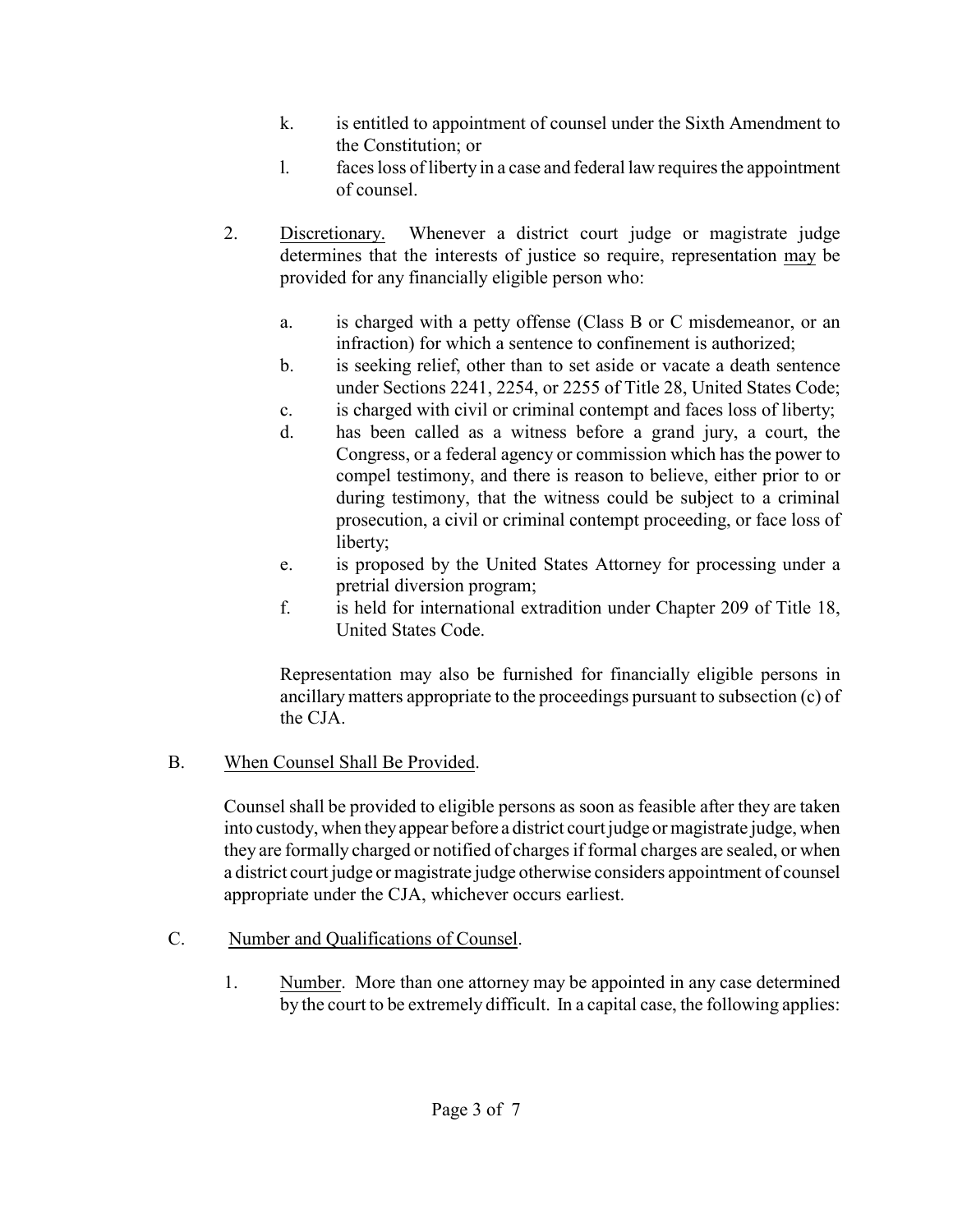- a. Federal Capital Prosecutions. Pursuant to 18 U.S.C. § 3005, a person charged with a federal capital offense is entitled to the appointment of two attorneys, at least one of whom shall be learned in the law applicable to capital cases. Pursuant to 18 U.S.C.  $\S$  3599(a), if necessary for adequate representation, more than two attorneys may be appointed to represent a defendant in such a case.
- b. Habeas Corpus Proceedings. Pursuant to 18 U.S.C. § 3599(a), a financially eligible person seeking to vacate or set aside a death sentence in proceedings under 28 U.S.C. § 2254 or 2255 is entitled to appointment of one or more qualified attorneys. Due to the complex, demanding, and protracted nature of death penalty proceedings, judicial officers should consider appointing at least two counsel.
- 2. Qualifications. Qualifications for appointed counsel shall be determined by the court. In capital cases, the following also applies:
	- a. Appointment of Counsel Prior to Judgment. Pursuant to 18 U.S.C. § 3599(b), at least one of the attorneys appointed must have been admitted to practice in the court in which the case will be prosecuted for not less than five years, and must have had not less than three years experience in the actual trial of felony prosecutions in that court. Pursuant to 18 U.S.C. § 3005, at least one of the attorneys appointed must be knowledgeable in the law applicable to capital cases.

Pursuant to 18 U.S.C. § 3005, in appointing counsel in federal capital prosecutions, the court shall consider the recommendation of the federal community defender.

- b. Appointment of Counsel After Judgment. Pursuant to 18 U.S.C. § 3599(c), at least one of the attorneys appointed must have been admitted to practice in the court of appeals for not less than five years, and must have had not less than three years experience in the handling of appeals in felony cases in the court.
- c. Attorney Qualification Waiver. Pursuant to 18 U.S.C. § 3599(d), the presiding judicial officer, for good cause, may appoint an attorney who may not qualify under 18 U.S.C. § 3599(b) or (c), but who has the background, knowledge, and experience necessary to represent the defendant properly in a capital case, giving due consideration to the seriousness of the possible penalty and the unique and complex nature of the litigation.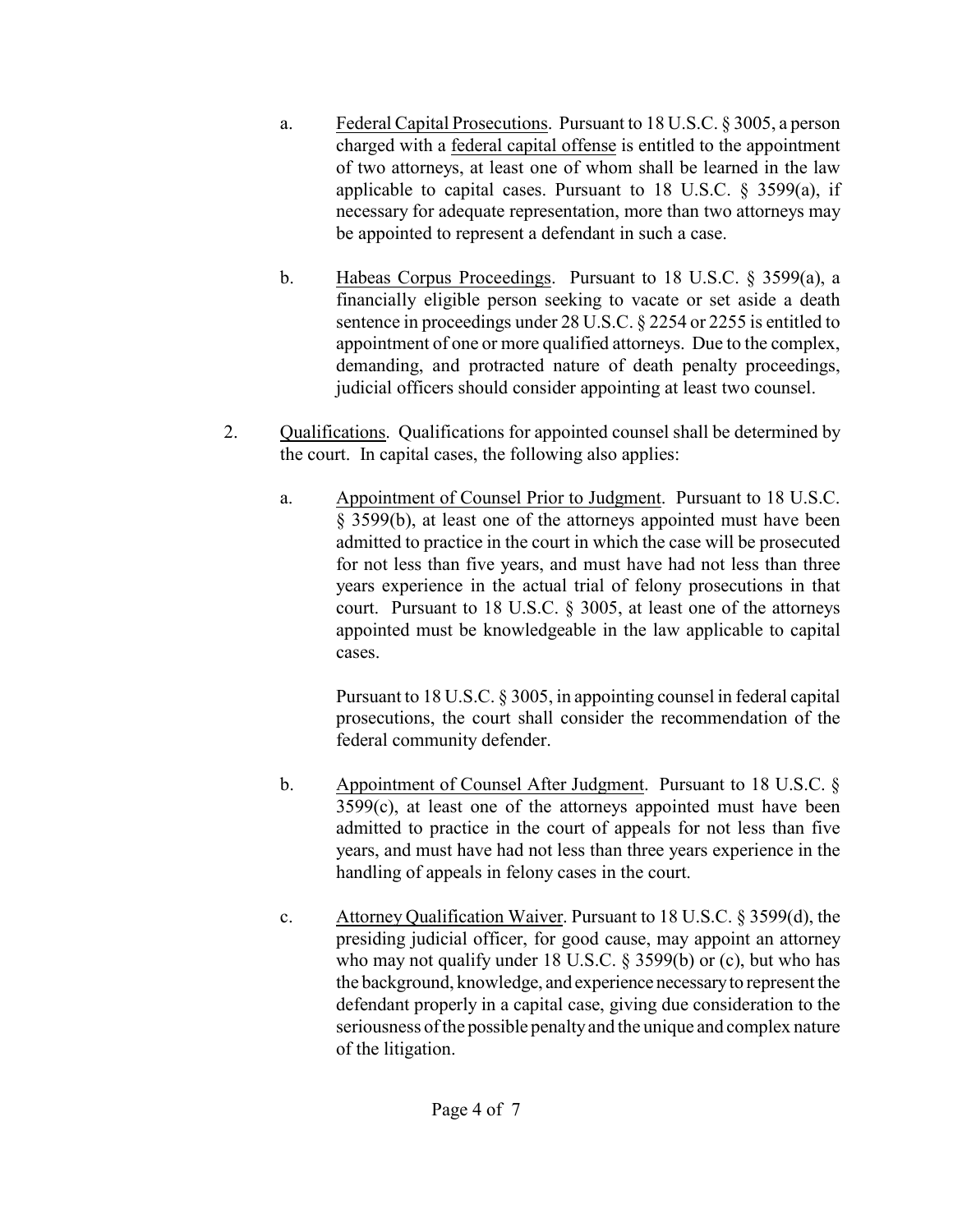## D. Eligibility for Representation.

- 1. Fact-finding. The determination of eligibility for representation under the CJA is a judicial function to be performed by a district court judge or magistrate judge after making appropriate inquiries concerning the person's financial condition.
- 2. Disclosure of Change in Eligibility. If, at any time after appointment, counsel obtains information that a client is financiallyable to make payment, in whole or in part, for legal or other services in connection with his or her representation, and the source of the attorney's information is not protected as a privileged communication, counsel shall advise the court.

# **V. FEDERAL DEFENDER ORGANIZATION**

- A. Recognition of Existing Organization. The Northern District of Indiana Federal Community Defenders, Inc., previously established in this district pursuant to the provisions of the CJA, is hereby recognized as the federal defender organization for this district.
- B. Supervision of Defender Organization. The federal community defender shall be responsible for the supervision and management of the federal defender organization. Accordingly, the federal community defender shall be responsible for the assignment of cases to staff attorneys at the discretion of the federal defender.
- C. Management of the Panel. The Federal Defender Office shall also be responsible for the systematic distribution of cases to and for the CJA Panel subject to the provisions of the Plan for the Composition, Administration, and Management of the Panel of Private Attorneys under the Criminal Justice Act, found in the Appendix of this CJA Plan.

# **VI. PRIVATE ATTORNEYS**

- A. Establishment of CJA Panel. The existing, previously established panel of attorneys (CJA panel) who are eligible and willing to be appointed to provide representation under the CJA is hereby recognized.
- B. Organization. The Plan for the Composition, Administration, and Management of the Panel of Private Attorneys under the Criminal Justice Act is found in the Appendix of this CJA Plan.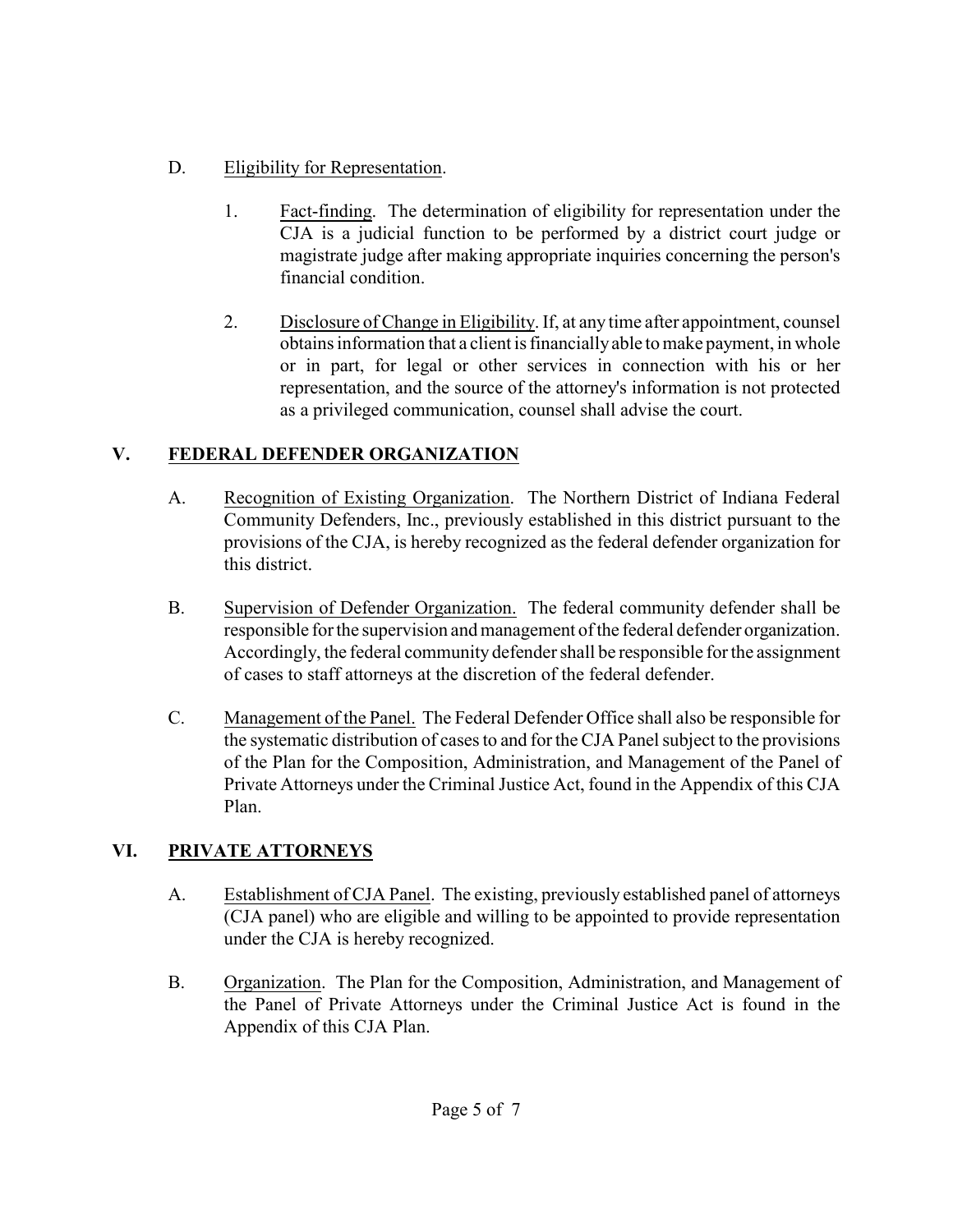C. Ratio of Appointments. Where practical and cost effective, private attorneys from the CJA Panel shall be appointed in a substantial proportion of the cases in which the accused is determined to be financially eligible for representation under the CJA. "Substantial" shall usually be defined as at least 25% of the appointments under the CJA annually throughout the district.

### **VII. REPRESENTATION IN STATE DEATH PENALTY HABEAS CORPUS PROCEEDINGS UNDER 28 U.S.C. § 2254**

The court shall appoint a member or members of the Special Death Penalty Habeas Corpus Panel, or the federal defender with his or her consent, or a qualified attorney recommended by the federal defender, or other attorney who qualifies for appointment pursuant to Section 3599 of Title 18, United States Code to represent financially eligible persons seeking habeas corpus relief in state death penalty proceedings under Section 2254 of Title 28, United States Code.

## **VIII. DUTIES OF APPOINTED COUNSEL**

- A. Standards. The services to be rendered a person represented by appointed counsel shall be commensurate with those rendered if counsel were privately employed by the person.
- B. Professional Conduct. Attorneys appointed pursuant to theCJA shall conform to the highest standards of professional conduct, including, but not limited to, the provisions of Local Rule 83.5(f).
- C. No Receipt of Other Payment. Appointed counsel may not require, request, or accept any payment or promise of payment or any other valuable consideration for representation under the appointment, unless such payment is approved by order of the court.
- D. Continuing Representation. Once counsel is appointed under the CJA, counsel shall continue the representation until the matter, including appeals or review by certiorari (as governed by the circuit CJA plan provisions concerning representation on appeal), is closed; until substitute counsel has filed a notice of appearance; until an order has been entered allowing or requiring the person represented to proceed *pro se*; or until the appointment is terminated by court order.

## **IX. [reserved]**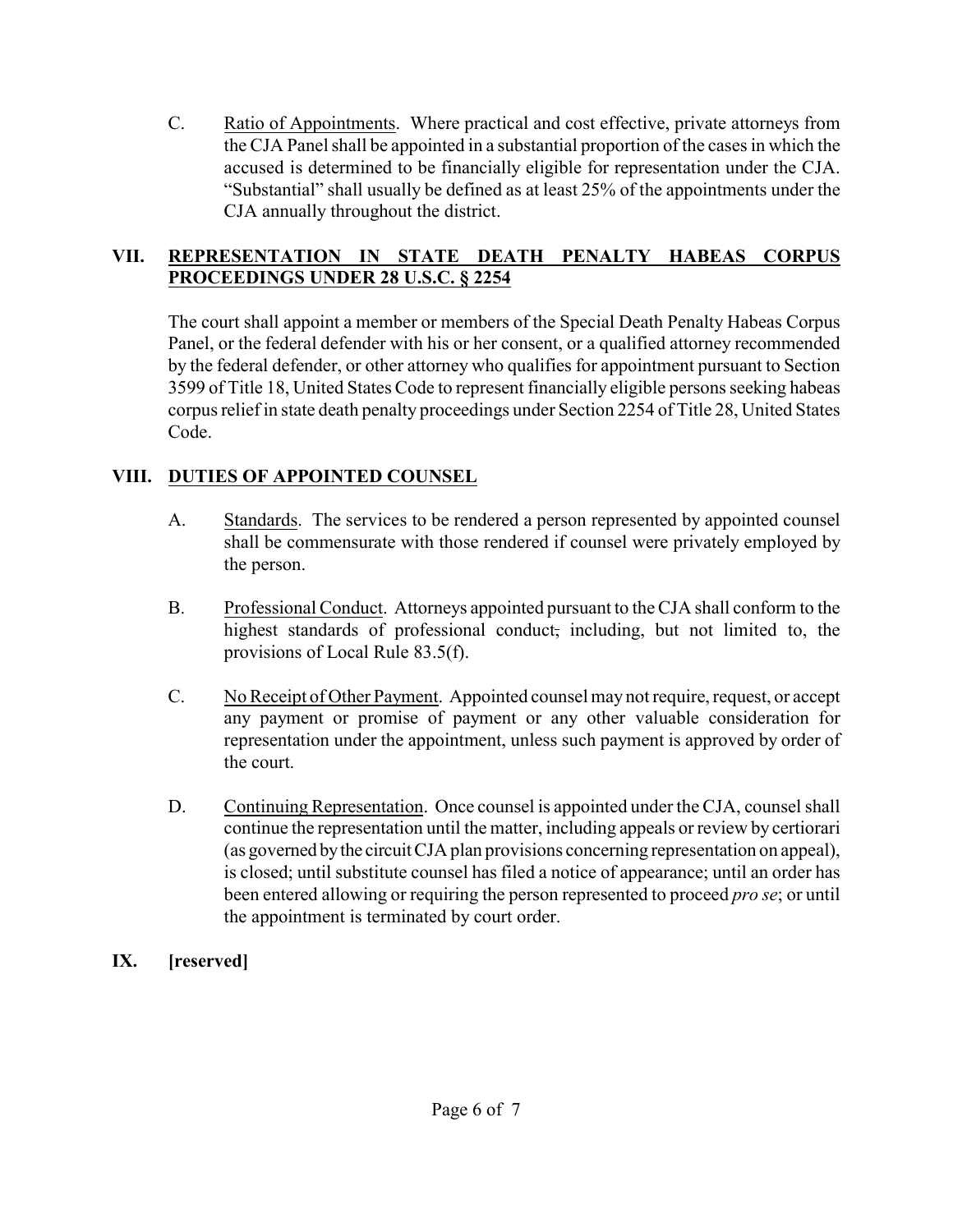## **X. MISCELLANEOUS**

- A. Forms. Standard forms, pertaining to the CJA and approved by the Judicial Conference of the United States or its Committee on Defender Services, and prescribed and distributed by the Director of the Administrative Office of the United States Courts, shall be used, where applicable, in all proceedings under this Plan.
- B. Claims. Claims for compensation of private attorneys providing representation under the CJA and the claims of experts hired by those attorneys pursuant to CJA Forms 20, 21, 30, & 31 shall be submitted to the Federal Community Defenders, 31 East Sibley Street, Hammond, Indiana 46320. The federal community defender shall review the claim forms in a timely manner for mathematical and technical accuracy, reasonableness, and for conformity with the *CJA Guidelines*. If correct, the federal community defender shall forward the claim forms for the timely consideration of the appropriate district court judge or magistrate judge. CJA Form 24 (transcript requests) claims shall be submitted directly to the Financial Office in the Clerk's Office located in the South Bend Division for direct processing.
- C. Supersession. This Plan supersedes all prior Criminal Justice Act Plans of this court.

## **XI. EFFECTIVE DATE**

This Plan shall become effective when approved by the Judicial Council of the Seventh Circuit.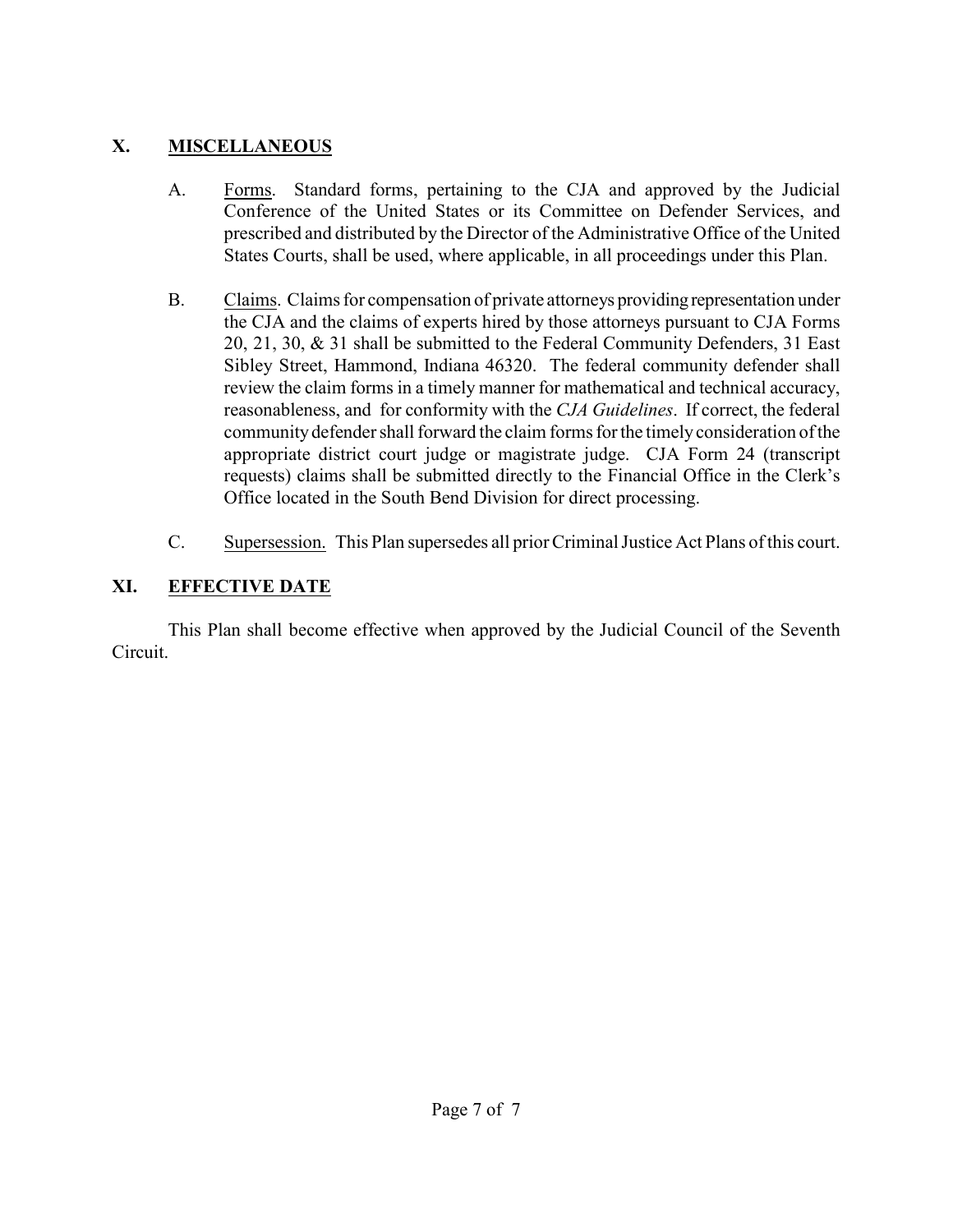#### **APPENDIX**

### **PLAN FOR THE COMPOSITION, ADMINISTRATION AND MANAGEMENT OF THE PANEL OF PRIVATE ATTORNEYS UNDER THE CRIMINAL JUSTICE ACT**

### **I. COMPOSITION OF PANEL OF PRIVATE ATTORNEYS**

#### A. CJA Panel.

- 1. Approval. The district court judges in each division of this district (excepting the Lafayette Division) shall establish a panel of private attorneys (hereinafter referred to as the "CJA panel") who are eligible and willing to be appointed to provide representation under the Criminal Justice Act in that division. The district court judges of the divisions shall approve attorneys for membership on the CJA panel after receiving recommendations from the CJA panel selection committee, of the division established pursuant to paragraph B of this Plan. Members of the CJA panel shall serve at the pleasure of the judges.
- 2. Size. The district court judges in each division shall fix, periodically, the size of the CJA panel for that division. Each division's CJA panel shall be large enough to provide a sufficient number of experienced attorneys to handle the CJA caseload in the division, yet small enough so that panel members will receive an adequate number of appointments to maintain their proficiency in federal criminal defense work, and thereby provide a high quality of representation.
- 3. Eligibility. Attorneys who serve on the CJA panel must be members in good standing of the federal bar of this district, and have demonstrated experience in, and knowledge of, the Federal Rules of Criminal Procedure, the Federal Rules of Evidence, and the Sentencing Guidelines.

Subsection (b) of the Act provides, in part, that:

Counsel furnishing representation under the plan shall be selected from a panel of attorneys designated or approved by the court, or from a bar association, legal aid agency, or defender organization furnishing representation pursuant to the plan.

However, when the district court judge presiding over the case, or the chief judge if a district court judge has not yet been assigned to the case, determines that the appointment of an attorney, who is not a member of the CJA panel, is in the interest of justice, judicial economy or continuity of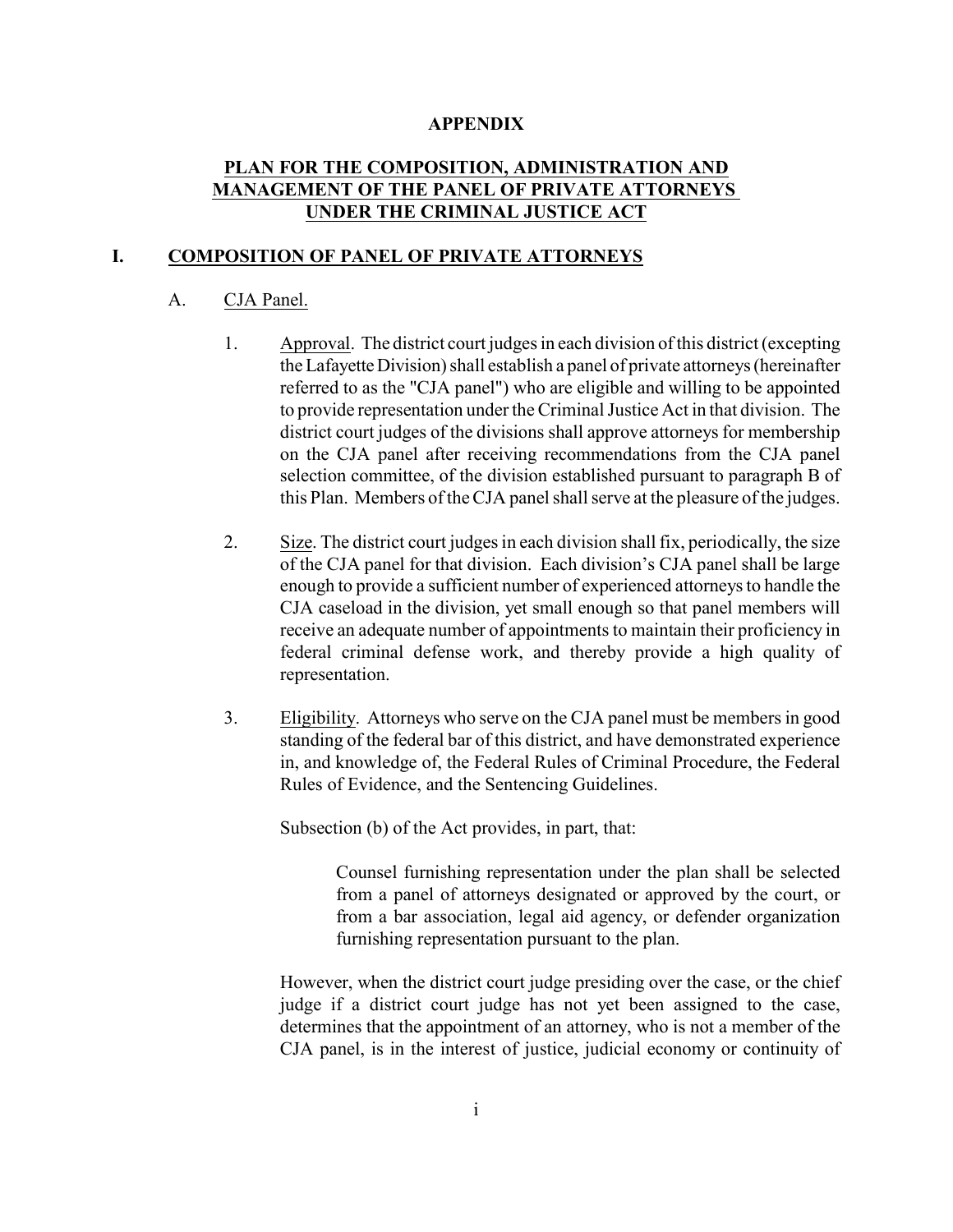representation, or there is some other compelling circumstance warranting his or her appointment, the attorney may be admitted to the CJA panel *pro hac vice* and appointed to represent the CJA defendant. Consideration for preserving the integrity of the panel selection process suggests that such appointments should be made only in exceptional circumstances. Further, the attorney, who may or may not maintain an office in the district, should possess such qualities as would qualify him or her for admission to the district's CJA panel in the ordinary course of panel selection.

- 4. Equal Opportunity. All qualified attorneys shall be encouraged to participate in the furnishing of representation in CJA cases, without regard to race, color, religion, sex, age, national origin or disabling condition.
- 5. Terms. Attorneys admitted to membership on the CJA panel will each serve for a term of three years. A member of the CJA panel may be removed from the panel at the member's request or by a majority vote of the district court judges after consultation with the CJA panel selection committee.
- 6. Application Process. Any attorney wishing to apply for consideration to the CJA panel should submit his/her resume to the Federal Defender Office, 31 East Sibley, Hammond, Indiana 46320. Upon receipt of all resumes, the Federal Defender Office shall submit said resumes to the CJA panel selection committee in each division prior to the annual meeting of the CJA panel selection committee.

### B. CJA Panel Selection Committee

- 1. Membership. A CJA panel selection committee shall be established by the district court judges in each division. The committee shall consist of the magistrate judge(s) of the division, one current member of the CJA panel from the division, and the federal defender. The committee shall be chaired by the magistrate judge.
- 2. Duties.
	- a. The CJA panel selection committee in each division shall meet at least once per year to consider applications for any vacancies on the panel. The committee shall review the qualifications of applicants and the performance of current members wishing to remain on the panel for another term, and recommend, for approval by the district court judges in the division, those applicants best qualified to fill the vacancies.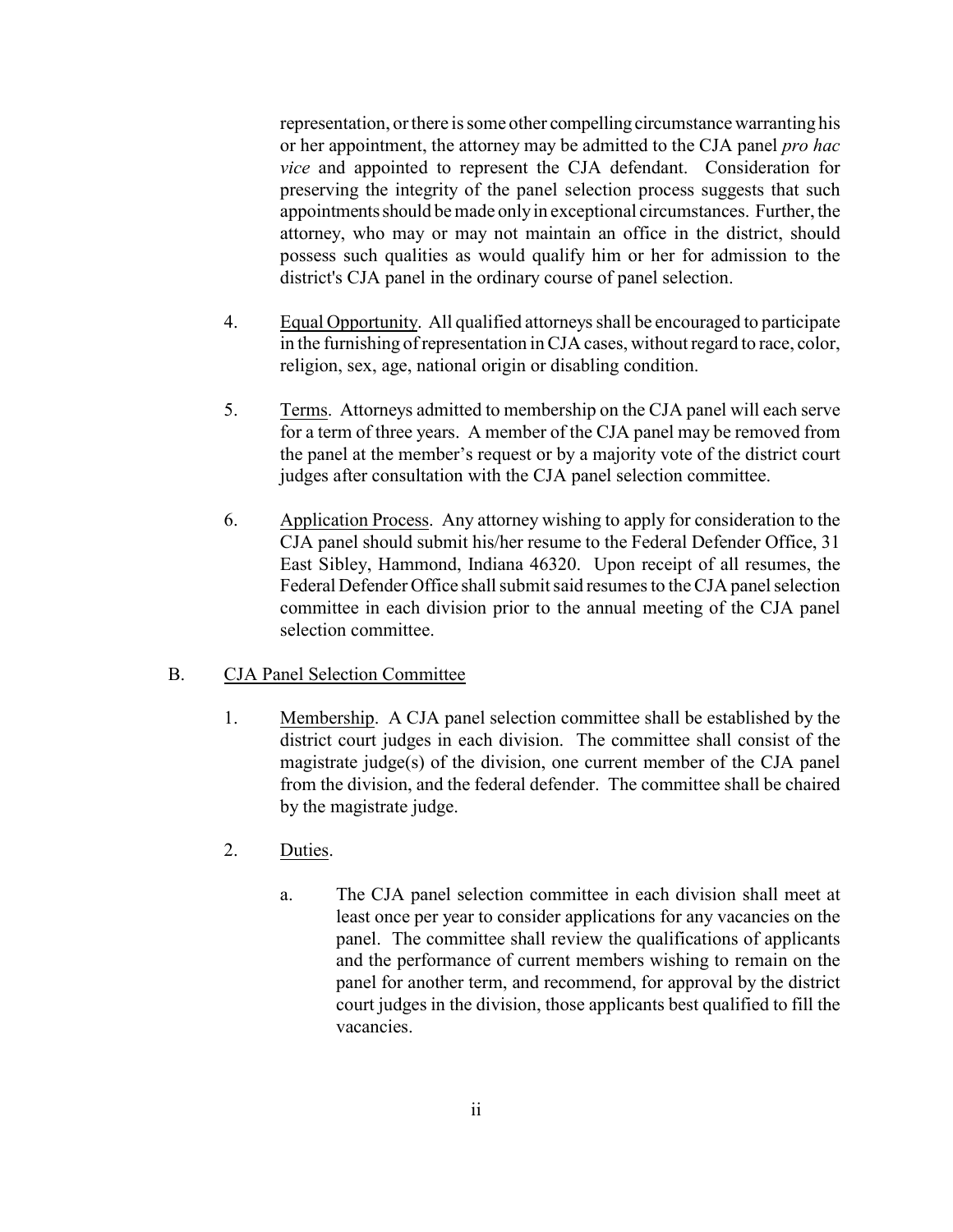- b. At its annual meeting, the committee shall also review the operation and administration of the panel over the preceding year, and recommend to the district court judges any changes deemed necessary or appropriate by the committee regarding the appointment process and panel management. The committee shall also inquire annually as to the continued availability and willingness of each panel member to accept appointments.
- c. If, at any time during the course of a year, the number of vacancies due to resignation, removal, or death significantly decreases the size of the CJA panel, the CJA panel selection committee shall solicit applications for the vacancies, convene a special meeting to review the qualifications of the applicants, and select prospective members for recommendation to the judges for approval. Members approved by the judges to fill mid-term vacancies shall serve until the expiration of the term that was vacated.
- d. When the committee submits the names of applicants for panel membership to the district court judges for approval, the committee shall furnish information regarding the recruitment efforts undertaken by the committee in furtherance of the Equal Opportunity statement in Paragraph I.A.4 of this plan. At least once each year, the CJA panel selection committee shall provide the judges with information on the CJA panel in each of the categories listed in paragraph I.A.4. of this Plan.
- f. A CJA panel selection committee may choose to meet at any time to consider matters relating to the composition of the division's CJA panel and make recommendations concerning the same to the judges.

### **II. CJA TRAINING PANEL**

The district court judges, in conjunction with the federal community defender, will oversee a pilot program wherein attorneys who do not have the requisite experience for membership on the regular CJA panel (see 18 U.S.C. § 3006A; *Guide*, Volume 7) will be eligible to assist members of the CJA panel in a "second chair" capacity in order to gain the necessary experience required to provide high quality representation to defendants in federal court cases.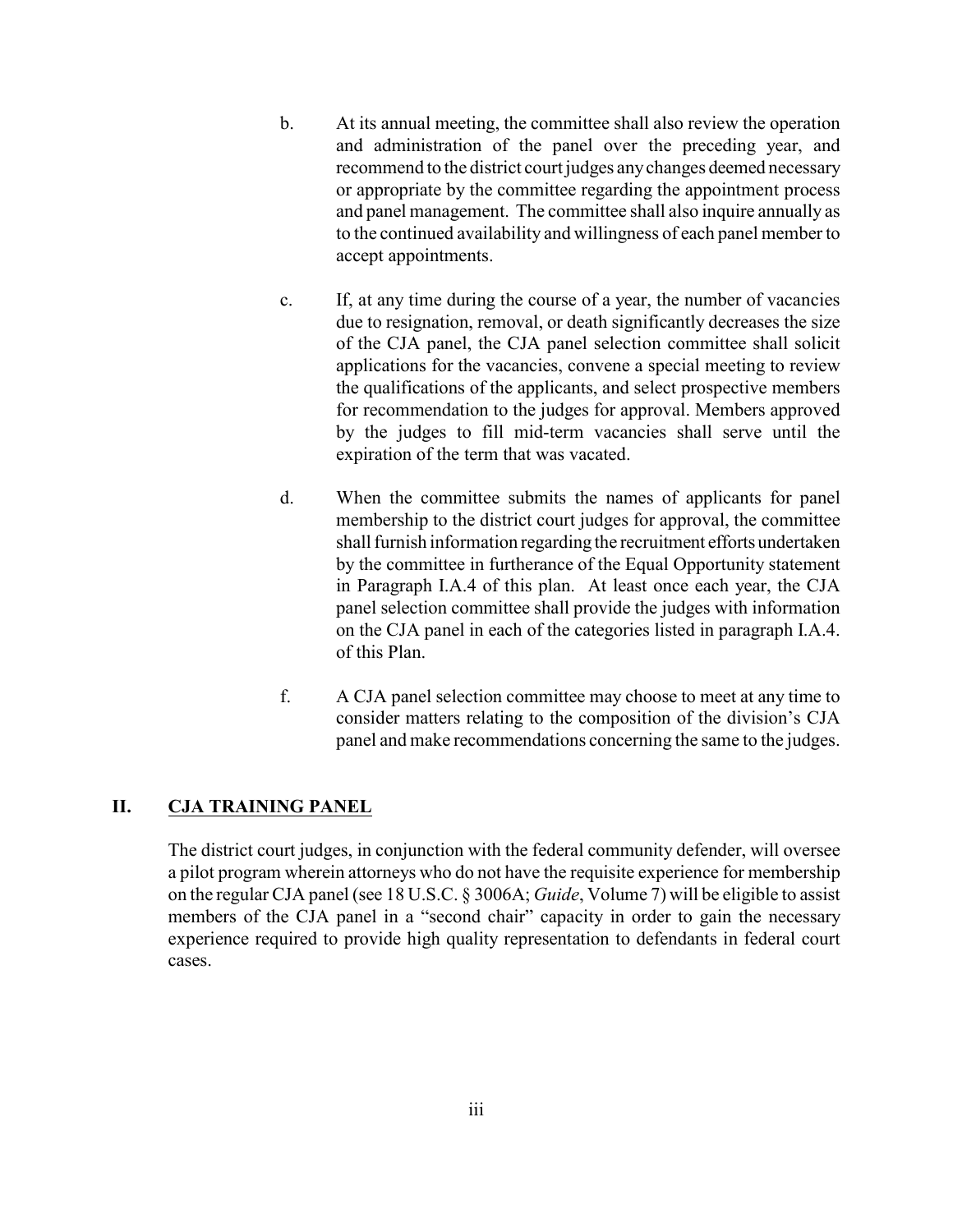#### A. Administration of the CJA Training Program

Management of the CJA Training Panel program will be centralized at the Federal Defender Office located at 31 East Sibley Street, Hammond, Indiana, 46320. The Federal Defender Office, with the help of the CJA panel members, will provide each CJA training panel member with individual training and supervision.

### B. Training Panel Membership

- 1. Approval. The district court judges, after considering the recommendation of the CJA panel selection committee, will appoint the members of the CJA training panel who will serve at the pleasure of the district court judges.
- 2. Size of Training Panel. The size of the CJA training panel will be no greater than, but may be less than, five members for each division.
- 3. Eligibility. Attorneys serving on the CJA training panel will be in good standing of the federal bar of this district. Each member should demonstrate a strong interest in providing criminal defense services for the indigent.

CJA training panel members will be expected to keep current with developments in federal criminal defense law, practice and procedure. Members will be expected to attend the CLE seminars (training sessions designated to keep members of the CJA panel current with criminal defense practice in the district) which are sponsored by the federal community defender.

- 4. Recruitment. Resumes for the CJA training panel should be submitted to and maintained by the Federal Defender Office. All qualified attorneys are encouraged to apply without regard to race, color, religion, gender, sexual orientation, age, national origin or disabling condition.
- 5. The Selection Process. The responsibility for reviewing resumes and making recommendations to the district court judges regarding the CJA training panel membership will reside with the CJA panel selection committee for each division.
- 6. Terms. Each member of the CJA training panel program will serve on the training panel for a period of three years. At the expiration of said term, the CJA panel selection committee for each division will make a recommendation to the district court judges as to whether the training member should remain on the training panel for further educational experience. Service on the CJA training panel will not guarantee a member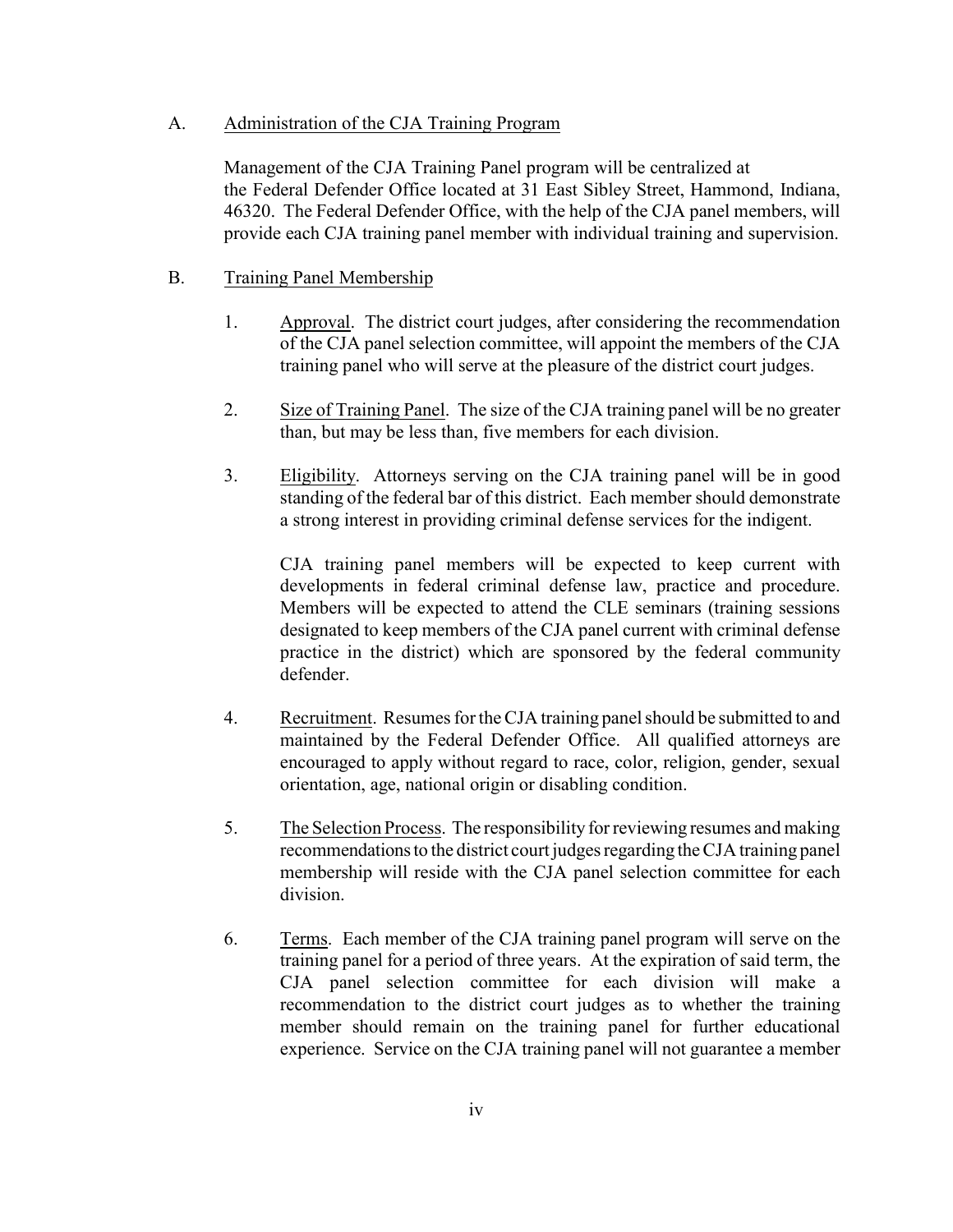admission to the CJA panel program. However, CJA training panel members may be considered for admission if an opening arises and the district court judges approve after considering the recommendations of the Committee.

- 7. Removal. Members of the CJA training panel may be removed from the training program at any time. The decision to remove a member will rest exclusively with the district court judges after receiving a recommendation from the Committee.
- C. Assignment of Cases
	- 1. Appointment Procedures. Upon receipt of a new case and after a CJA panel member or an attorney from the Federal Defender Office has been assigned to a case, the Federal Defender Office will review the case and decide if a CJA training panel member should be appointed in a second chair capacity. If the Federal Defender Office has been appointed, the CJA training panel member will be assigned to assist an attorney in the Federal Defender Office. If a CJA panel member has been appointed, the Federal Defender Office will contact the appointed CJA panel member and inquire if he/she is willing to allow a CJA training panel member to assist with his/her case. After the "lead" attorney has consented, the Federal Defender Office will provide the CJA training panel member with the pertinent information about the case, as well as information regarding the "lead" attorney (federal defender or CJA panel member), i.e., name, address, phone and fax numbers, etc.
	- 2. A CJA training panel member will not enter his/her appearance in any criminal case nor appear in court without the lead attorney.

### D. Compensation and Expenses of Appointed Counsel

- 1. Hourly Rates*.* Compensation to be paid to CJA training panel members will not exceed \$23.00 per hour for both in court and out of court services.
- 2. Expenses. The only reimbursable expenses allowed by a CJA training panel member are travel related expenses, such as mileage and toll related expenses. Travel expenses will be reimbursed at the current mileage rate prescribed for federal judiciary employees at the time of the claim. Any expenses incurred relative to "toll expenses" must be accompanied by receipts (when available at the toll booths) when billed.

Any other expenses, such as expenses associated with experts of any kind, investigators, reproduction of transcripts/briefs, computer-assisted legal research, filing fees, etc. shall not be reimbursable to any CJA training panel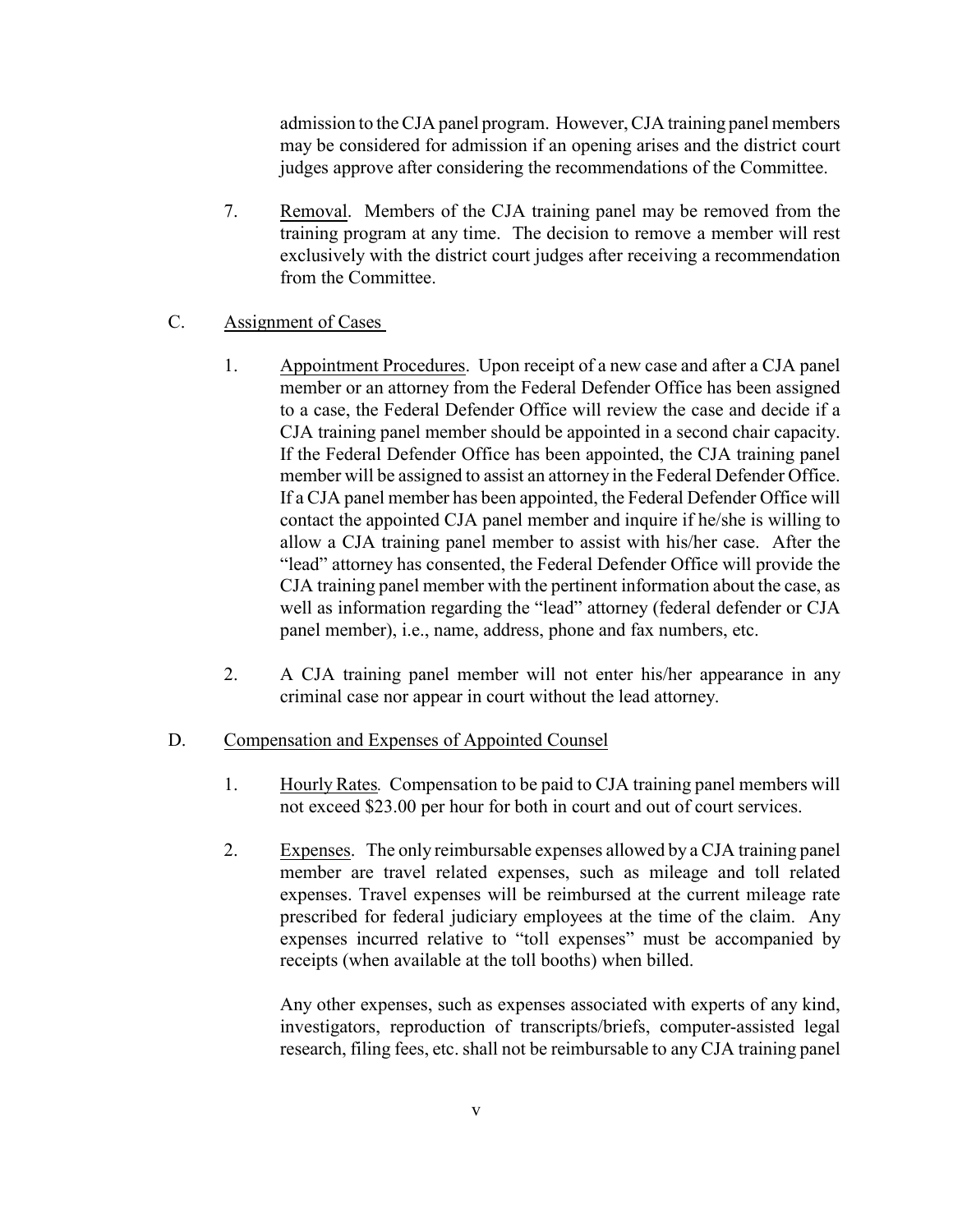member. Rather, it will be the responsibility of the "lead" attorney to bear these expenses and seek reimbursement when appropriate as described in pertinent portions of the *Guide to Judiciary Policies and Procedures* (See Chapter II, Part C - Compensation and Expenses of Appointed Counsel and Chapter III, Parts A & B - Authorization and Payment for Investigative, Expert or Other Services).

- 3. Source of Payment. All services rendered by CJA training panel members, including fees and travel related expenses, will be paid from the District Court's Library Fund. The clerk's office will track and send out any IRS 1099's in the event a trainee exceeds \$600.00 in attendance and preparation fees.
- 4. PACER. CJA training panel members will be eligible to receive, free of charge, PACER services in CJA related matters. In order to take advantage of this service, the CJA training panel member will need to access the PACER website at: **<http://pacer.psc.uscourts.gov>** and complete the online registration form. CJA training panel members should, under "Firm Name," type in his/her name followed by **"CJA Panel Attorney."** Once the registration has been submitted, the CJA training panel member will receive his/her own ID number and password directly from PACER. CJA training panel members should be aware, however, that PACER services are monitored and that the use of the free service is for CJA related matters only. Any CJA training panel member who wishes to use PACER for non-related CJA matters must register under his/her own name and obtain a different account number.
- 5. Forms to be Used The forms and worksheets for compensation and reimbursement of travel expenses shall be submitted on documents prepared by the Federal Defender Office. CJA training panel members may obtain the appropriate forms and worksheets from the Federal Defender Office.
- 6. Instructions for Use of Forms/Submission for Payment.
	- a. A form entitled *"CJA Training Form"* will be generated by the Federal Defender Officer after a CJA training panel member has been assigned to a case. Once the "*CJA Training Form*" has been generated and signed by the federal defender, it will then be sent to the CJA training panel member who will retain the form until the case has been completed.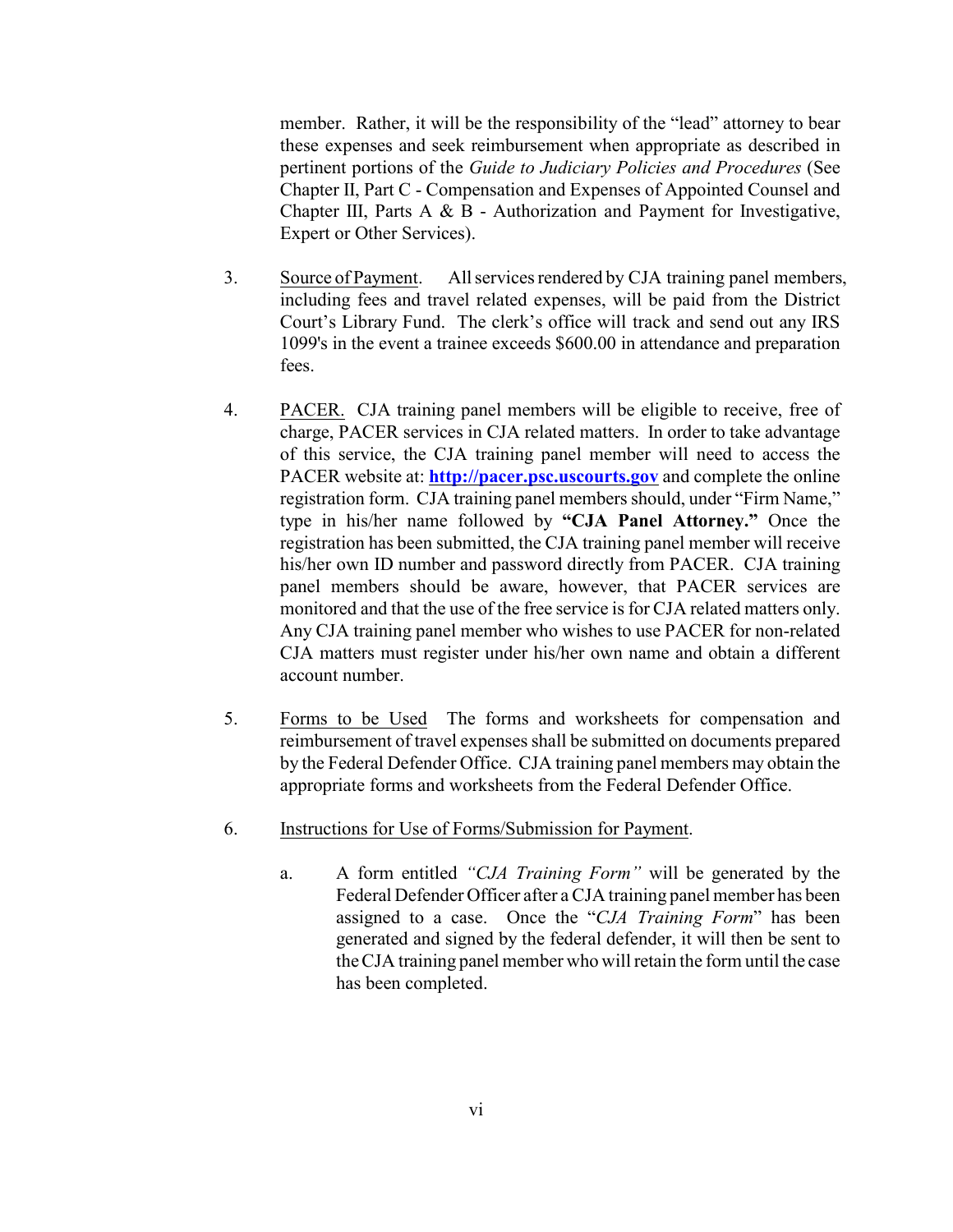b. Upon final disposition of the case, the CJA training panel member will complete the "*CJA Training Form*," and attach any required *"In Court*, *Out of Court* and *Travel Expense Worksheets".* After completing the worksheets, the CJA training panel member will be required to send all documents relating to the claim to the "lead" attorney for his/her review and signature on the *CJA Training Form* (Line 22) and the *In Court, Out of Court, and Travel Expenses Worksheets* (at the top of each page). After the "lead" attorney has reviewed and signed the form and worksheets for accuracy, he/she will forward the properly executed forms to the Federal Defender Office with the lead CJA's voucher. NOTE: The CJA Training Voucher MUST be routed together with the lead CJA voucher to the Federal Defender Office for payment consideration.

- c. When the Federal Defender Office receives the above-mentioned forms/worksheets, the federal defender will review same for mathematical errors and accuracy. If changes need to be made, the federal defender will make the necessary changes, contact the CJA training panel member and/or the "lead" attorney for clarification, if necessary, and then advise the CJA training panel member of any changes. Thereafter, a "CJA Training Voucher Review Form" will be generated, approved, and signed by the federal defender. All documents relating to the claim will be forwarded to the respective district court judge or magistrate judge for final approval.
- d. After the district court judge or magistrate judge receives the "*CJA Training Voucher Review Form"* (with all necessary attachments), he/she will review same and either approve or deny final payment. If payment is approved, the district court judge or magistrate judge will sign the *"CJA Training Form - Appointment and Authority to Pay Training Attorney"* form in the appropriate space. Thereafter, the district court judge or magistrate judge will have the form (with attachments) sent to the Financial Office of the United States District Court, 204 South Main Street, South Bend, Indiana 46601, for payment.

If payment is approved, the clerk's office will send the CJA training panel member's check directly to the trainee. If payment is denied, the district court judge or magistrate judge will advise the CJA training panel member, as well as the federal defender, via phone or letter. If payment is denied due to a technical error, the Federal Defender Office will coordinate a resubmission of the claim.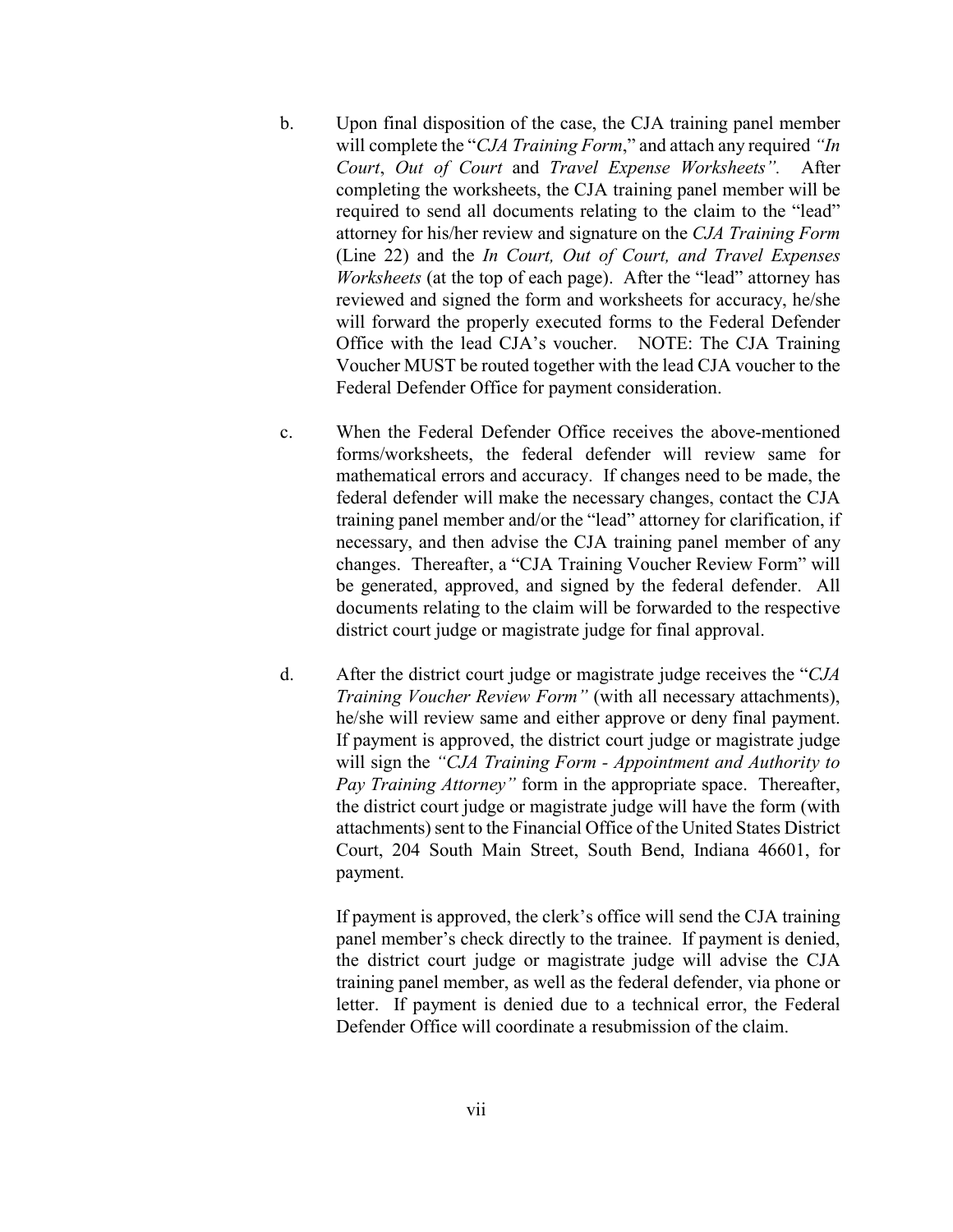- 7. Time Limits**.** The "*CJA Training Form Appointment and Authority to Pay Training Attorney"* shall be submitted to the Federal Defender Office together with the lead CJA's voucher.
- 8. Case Compensation Maximums. CJA training panel members should adhere to the following case compensation maximums for each case to which he/she is assigned:

| Felonies                                                                                                                                                                                             | \$3,500.00 (trial level)                                                                                                                  |
|------------------------------------------------------------------------------------------------------------------------------------------------------------------------------------------------------|-------------------------------------------------------------------------------------------------------------------------------------------|
| Misdemeanors<br>(Including petty offenses Class B<br>or C misdemeanors or infractions)                                                                                                               | \$1,000.00 (trial level)                                                                                                                  |
| <b>Supervised Release</b>                                                                                                                                                                            | 750.00<br>$\mathbb{S}$                                                                                                                    |
| Proceedings under Sec.<br>4107 or 4108 or Title 18, U.S.C.<br>proceeding (for counsel & guardians ad<br>litem providing services in connection<br>with prisoner transfer proceedings)                | \$1,000.00 (for each                                                                                                                      |
| Pre-Trial Diversion                                                                                                                                                                                  | \$3,500.00 (if offense alleged<br>by US Attorney is a felony)<br>\$1,000.00 (if offense alleged<br>by US Attorney is<br>a<br>misdemeanor) |
| Proceedings under Sec.<br>983 of Title 18, U.S.C. (for services<br>provided by counsel appointed under<br>18 U.S.C. $983(b)(1)$ in connection with<br>certain judicial civil forfeiture proceedings) | \$3,500.00 (trial level)                                                                                                                  |
| Non-capital Post-Conviction<br>Proceedings under Sec. 2241, 2254,<br>or 2255 of Title 18, U.S.C.                                                                                                     | \$3,500.00 (trial level)                                                                                                                  |
| Proceedings to Protect Federal<br>Jurors Employment under Sec.<br>1875 of Title 28 U.S.C.                                                                                                            | \$3,500.00 (trial level)                                                                                                                  |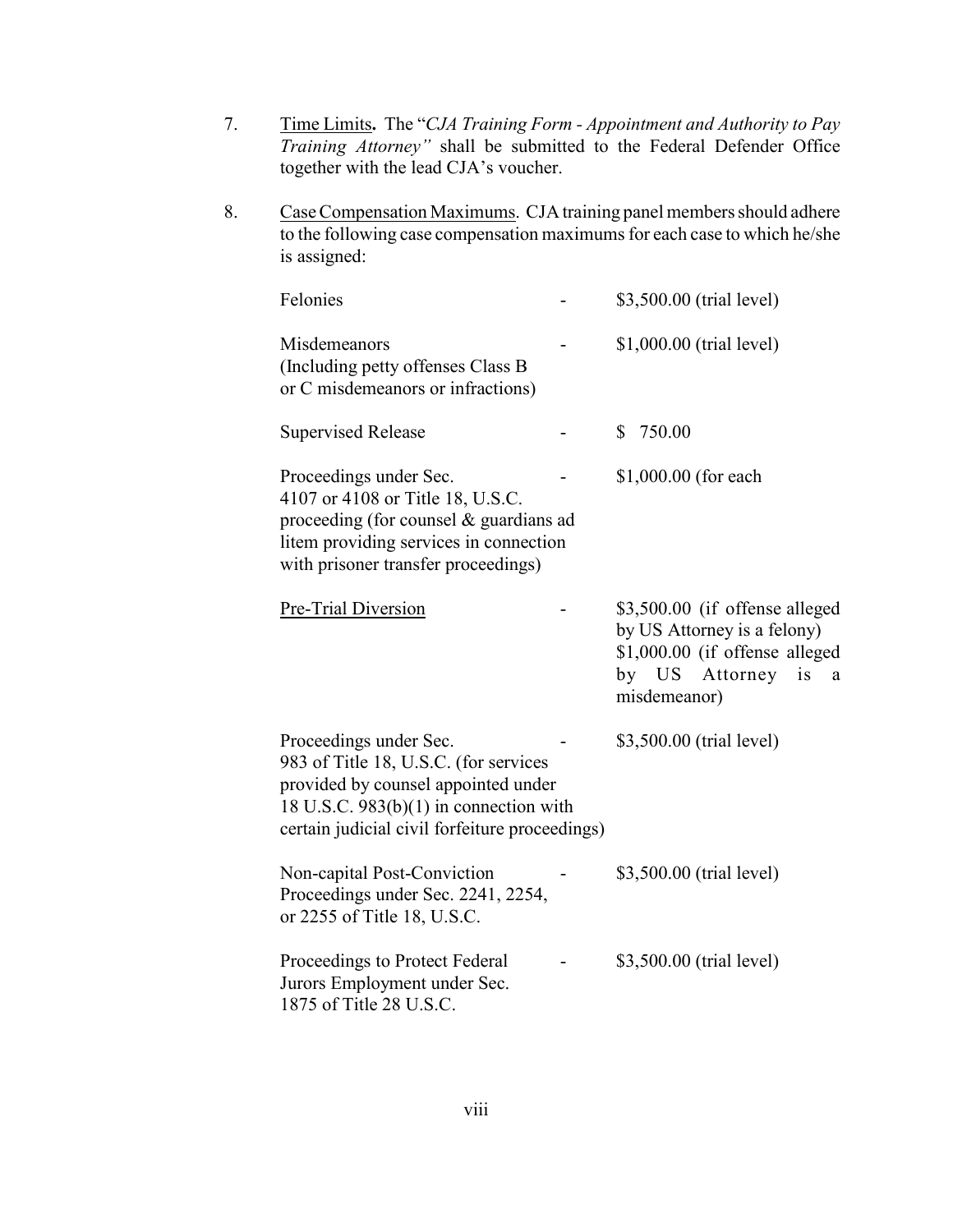Other Representations - \$ 750.00 (trial level) (required or authorized by the CJA)

"Other Representations" includes:

- a. Probation Violation
- b. Supervised Release Hearing
- c. Parole Proceedings under Chapter 311 of Title 18 U.S.C.
- d. Material Witness in Custody
- e. Mental Condition Hearings Pursuant to Chapter 313 or Title 18 U.S.C. (with the exception of hearings pursuant to Sections 4241 and 4244 of Title 18, U.S.C., which are considered part of the case in chief with no separate compensation maximums applying.)
- f. Civil or Criminal Contempt (where the person faces loss of liberty)
- g. Witness (before a grand jury, a court, the Congress, or a federal agency or commission which has the power to compel testimony, where there is a reason to believe either prior to or during testimony, that the witness could be subject to a criminal prosecution, a civil or criminal contempt proceeding, or face loss of liberty.)
- h. International Extradition (under Chapter 209 of Title 18,  $U.S.C.$
- i. AncillaryMatters (representation in ancillary matters shall be compensable as part of the representation in the principal matter for which counsel has been appointed, and shall not be considered a separate appointment for which a separate compensation maximum would apply.
- 9. Waiving Case Compensation Maximums. Unlike a CJA panel member, a CJA training panel member will not be eligible for excess payments beyond the case compensation maximum as set out above.
- 10. Record Keeping. Appointed CJA training panel members must maintain contemporaneous time and attendance records for all work performed. Such records, which may be subject to audit, must be retained for three years after approval of the final voucher for an appointment.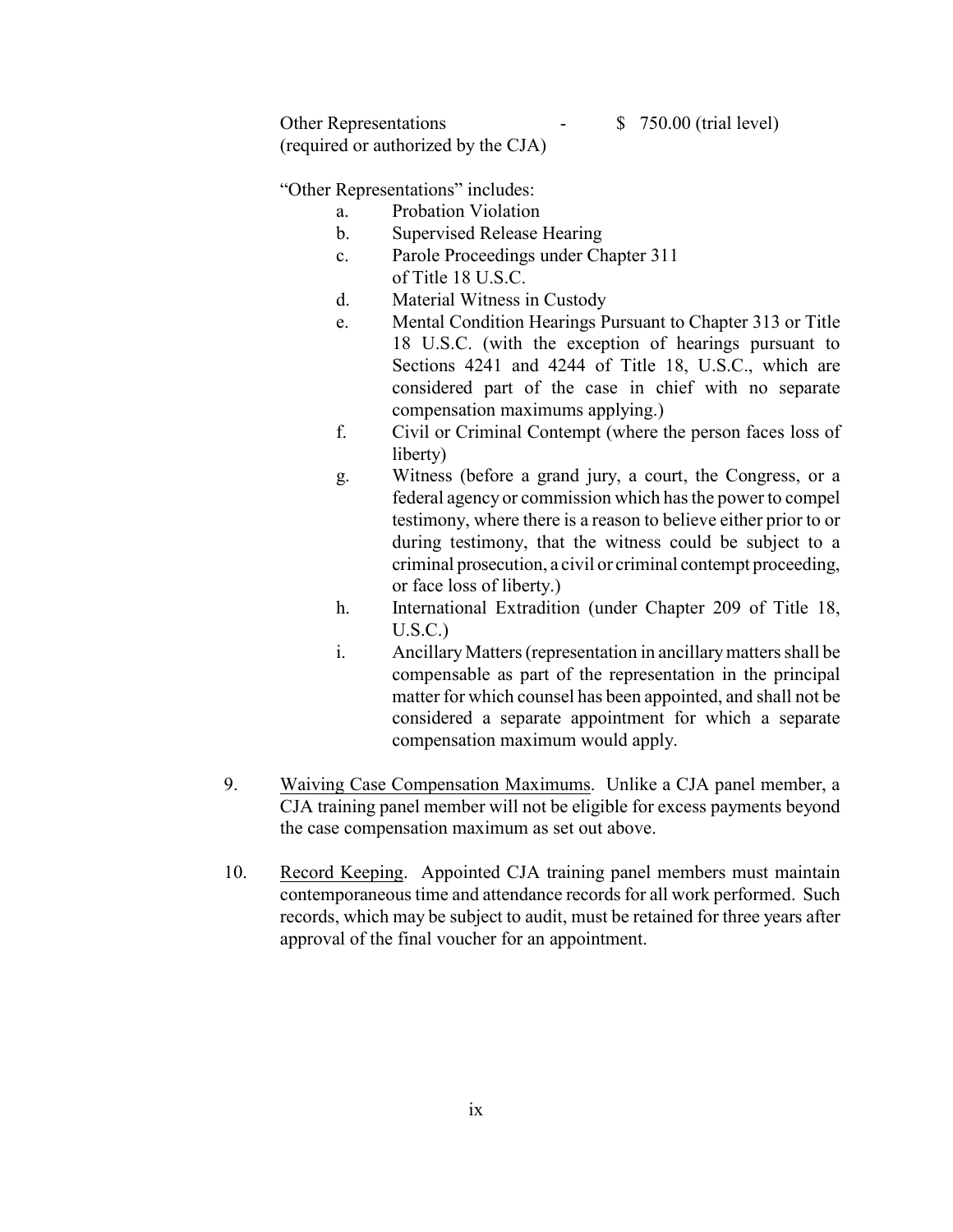#### **III. SELECTION FOR APPOINTMENT**

#### A. MAINTENANCE OF LIST AND DISTRIBUTION OF APPOINTMENTS

The clerk, with the assistance of the Federal Defender Office, shall maintain a current list of all attorneys included on the CJA panel, with current office addresses and telephone numbers, as well as a statement of qualifications and experience. The clerk shall furnish a copy of this list to each district court judge and magistrate judge.

#### B. METHOD OF SELECTION

After a district court judge or a magistrate judge determines that a defendant qualifies for CJA legal services and grants the defendant's request for the appointment of counsel, the Federal Defender Office shall assign appointed counsel from the list of CJA panel attorneys on a rotational basis, subject to the nature and complexity of the case, the attorney's experience and general reputation in the legal community, and geographical considerations.

Upon determination of a need for the appointment of counsel, the district court judge or magistrate judge shall notify the Federal Defender Office of the appointment of counsel and the nature of the case. After the Federal Defender Office has assigned appointed counsel from the list of CJA panel attorneys, the clerk will be notified, via phone and/or e-mail, ofsuch appointment. The clerk shall then make the appropriate entries on the court docket regarding said appointment.

The Federal Defender Office shall monitor the status of distribution of cases between the Federal Defender Office and the CJA panel. In the event of an emergency, i.e., weekends, holidays, or other non-working hours of the Federal Defender Office, the presiding judge or magistrate judge may directly appoint any CJA panel member. In all cases where members of the CJA panel are appointed out of sequence directly by the district court judge or magistrate judge, the appointing judge or magistrate judge shall notify the Federal Defender Office as to the name of the CJA panel member appointed and the date of the appointment.

### **IV. COMPENSATION - FILING OF VOUCHERS**

Claims for compensation on CJA Forms 20, 21, 30  $\&$  31 shall be submitted to the Federal Defender Office, who will review the claim form for mathematical and technical accuracy and for conformity with the Guidelines for the Administration of the Criminal Justice Act (Volume VII, *Guide to Judiciary Policies and Procedures*) and, if correct, shall forward the claim forms for the consideration and action of the presiding judge or magistrate judge. Claims for compensation submitted on CJA Form 24 (transcript requests) shall be submitted directly to the Financial Office in South Bend, Indiana, for processing.